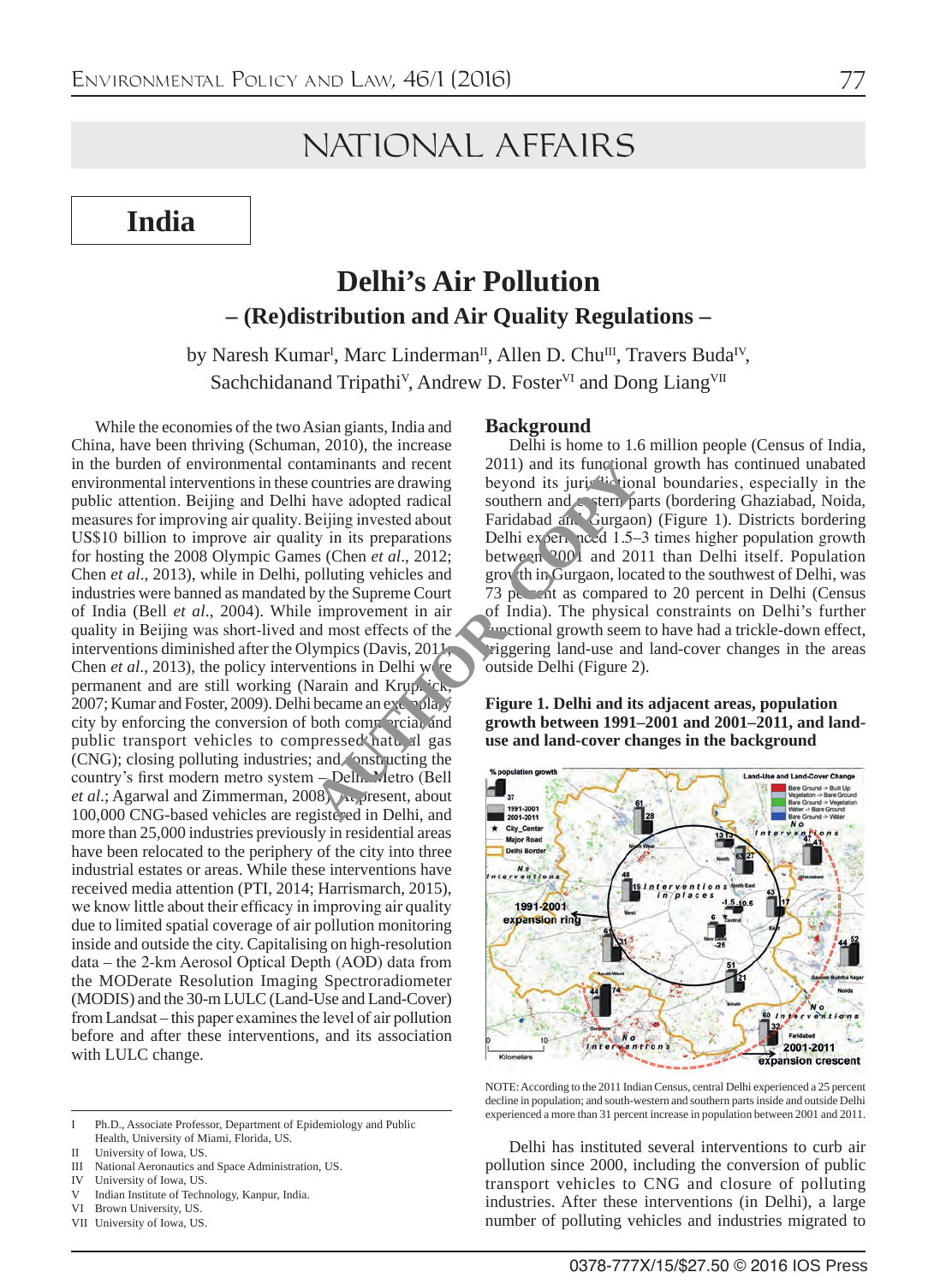**Figure 2. Environmental interventions, land-use and land-cover changes, and air pollution (re)distribution in and around Delhi – a conceptual framework**



areas outside Delhi without similar controls (Kumar and Foster, 2007; Narain and Krupnick). With the influx of industries and foreign direct investment (FDI, including the establishment of many call centres), employment opportunities have been booming and urbanisation is intensifying in the satellite cities around Delhi (Bell *et al*.), hence the unprecedented population growth between 2001 and 2011 (Census of India).

Both urbanisation and air quality interventions linked with LULC changes because of the  $in$  as in demand for housing and infrastructure  $\triangle$  velopment (Kumar, 2009). While the LULC changes can be held responsible for increases in emission sources, these processes also influence air pollution dispersion (Boddy *et al.*, 2005; Potoglou and Kanaroglou, 2005) and evapotranspiration (Figure 2) (Maes *et al.*, 2009; Gober *et al.*, 2010; Nakayama and Fujita, 2010). Based on the literature, we hypothesise that the LULC changes after the interventions (in Delhi) have resulted in air pollution (re)distribution inside and outside the city, meaning an improvement in air quality inside Delhi and deterioration of air quality outside the city. The remainder of this paper includes the methodology of our study, the results and discussion of the results, with reference to the relevant literature.

#### **Methods and Material Study Area**

Delhi, the second largest city (after Mumbai) in India with a population of about 11 million and a geographic area of 1,500 km2 , was declared the world's most polluted city at the turn of the 21st century (Bell *et al.*). A recent report by the World Health Organization further suggests deteriorating air pollution in Delhi (WHO, 2014), with the highest concentration of fine particulates  $-\leq 2.5\mu$ m in aerodynamic diameter  $(PM<sub>2</sub>)$ . Localised adoption of radical measures to curb air pollution provides an excellent case study of the effects of air pollution policy on air pollution (re)

distribution in emerging economies. The Supreme Court of India directed the Delhi Government to ban diesel and gasoline-based public transport vehicles (including buses and taxis) or convert them to compressed natural gas (CNG). The Supreme Court regulations were enforced in 2001–2002 (Narain, 2008). Moreover, about 25,000 polluting industries, based in areas meant for residential use only, were directed to three new industrial estates. Satellite cities in the south-western, southern, south-eastern and eastern parts of Delhi have accommodated industrial and residential development, including Gurgaon, Faridabad, Noida and Ghaziabad (Figure 1). It should be noted that air quality interventions that took place in Delhi did not apply to areas outside Delhi's jurisdictional boundaries. The literature suggests that Delhi and its neighbouring areas have witnessed increases in air pollution and population (Kumar and Foster, 2007; Narain; Census of India). Therefore, the chosen study area is important for assessing the trend of air pollution (inside and outside the city) before and after the interventions, and the association between levels of air pollution and LULC changes. It may shed light on the direct and indirect effects of environmental interventions on local and regional air pollution.

# **Data**

patiotemporal coverage of air pollution inside and outside Delhi (especially before the Commonwealth Games in 2010) is sparse. There were seven monitoring stations with gaseous and particulate sensors in Delhi before 2010 but there was no monitoring site located outside Delhi. This research capitalises on high-resolution satellite-derived aerosol optical depth (AOD) to study spatiotemporal distribution of aerosols, calibrated for meteorological conditions as an indirect measure of air quality (Kumar *et al.*, 2008; Gupta and Christopher, 2009; Kumar *et al.*, 2011). AOD, retrieved using MODIS data, represents both anthropogenic and natural sources of aerosols integrated over the atmospheric column. When the contribution of natural sources of aerosols is removed, AOD shows a strong positive association with fine particulates  $(PM<sub>2.5</sub>)$ . Thus, AOD is an indirect proxy of air quality (Chen *et al.*, 2013; Kumar *et al.*, 2013). Moreover, annual trends of AOD can provide indirect measures of changes in air quality as sources of natural aerosols are unlikely to change dramatically, but anthropogenic sources of air pollution are changing with the growth in numbers of new vehicles and industries. Examples the text of complete and the text of the text of the direct of controls (Kumar and the direct of stement (FDI, including centres), employment and the influx of stement (FDI, including centres), employment and urba

> The high resolution 2-km AOD data were retrieved using the Level-1b MODIS radiance measurements acquired from the National Aeronautics and Space Administration (NASA) Level 1 and Atmosphere Archive and Distribution System (LAADS). A number of MODIS Level-2 products (MOD 03-geolocation, MOD 07-atmospheric profile, and MOD 35-cloud masks) were used in the retrieval process, similar to those for 10-km standard AOD products (NASA, 2009). Hourly meteorological data, including relative humidity, atmospheric pressure and temperature, were acquired from the US National Oceanic and Atmospheric Administration (NOAA) National Climatic Data Center (NCDC, 2009). For extracting LULC types, cloud-free Landsat 5 TM data were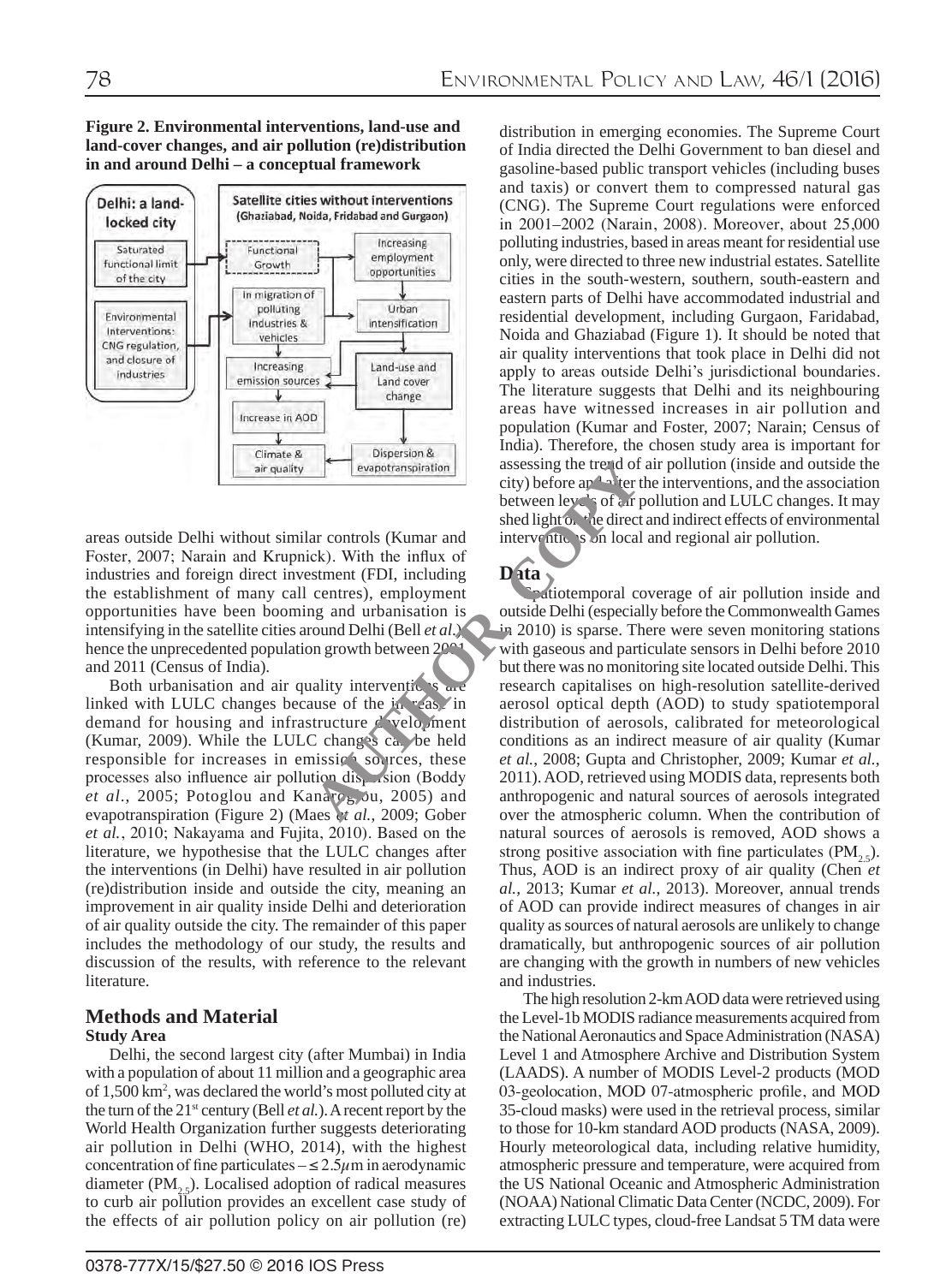obtained from the US Geological Survey (USGS) Global Visualization Viewer for February and March of 1998 (Path 40-41 and Row 146-7) as well as corresponding anniversary imagery from 2003 (USGS, 2009).

## **AOD Retrieval**

The spectral channels used in retrieving AOD over land include 250m, 500m and 1km bands. The 250m (0.66 and 0.86μm) bands were used to detect water bodies (such as lakes, rivers, *etc*.). Combinations of 500m (0.47μm) and 1km bands (1.38, 4.7, 15μm) were used for cloud detection. The aggregated 0.66μm and 0.86μm channels together with other 500m channels (0.47, 0.55, 2.13μm) were used to derive AOD. The methodology for retrieving the standard 10km AOD retrieval is detailed elsewhere (Remer *et al.,* 2006). To retrieve the 2km AOD, we used the C51 MODIS aerosol retrieval algorithm, but with a more restrictive criterion for the selection of pixels. Since the maximum number of pixels available in a 2 x 2 km grid was only 16, we set the minimum requirement for good (cloud-free, water-free, dark) pixels to 2. The methodology for the 2km AOD retrieval and its comparison with the coarse resolution (*i.e.*, 10km AOD) can be found in Kumar (2011).

## **Land-Cover Change**

LULC for the years 1998 and 2003 was classified for Delhi and for a surrounding region encompassing an area of approximately 118,000 km<sup>2</sup>. The six visible  $(0.43 \mu m)$ to 0.68 $\mu$ m) and near infrared bands (0.77 $\mu$ m to 0.99 $\mu$ m) of the annual four images were mosaicked. The 1998 and 2003 mosaics were then stacked to produce a 12-band image. Vegetation in 2003 was thresholded with the aid of the Normalized Difference Vegetation Index. To improve spectral separability, a Principal Components Analysis (PCA) was applied for the vegetated and non-vegetated scenes separately (Deng *et al*., 2008; Henry, 2008). The first five bands (1–5) of each PCA accounted for the majority of the variance (~90 percent). These bands were clustered using a K-means algorithm initialised with 30 clusters (ITT Visual Information Solutions, 2009). The resulting clusters were labelled as six land-cover categories and the corresponding 1998–2003 change classes based on IRS-1C (Indian Remote-sensing Satellite-1C) panchromatic 5.8 m resolution data (resampled to 6.25m) and Digital Globe (DG) high-resolution imagery provided by Google Earth (Monkkonen, 2008). Independent validation data were derived from the DG imagery as well as the IRS-1C data. The accuracy of Land Cover (LC) classification was found to be 93 percent and 87 percent for the overall LC classification and the LC change, respectively (Table 1). Ancillary data consisting of polylines and polygons of roads and industrial parks were acquired from the Survey of India and combined with the thematic classification. Road polylines were encoded at 30m resolution irrespective of the matic class. Industrial areas were overlaid on the thematic classification and were identified as a separate has where the polygons intersected the built thematic lass.

| ivailable in a 2 x 2 km grid was only 16,                                       |           | data. The accuracy of Land Cover (LC)                                                        |                                           |  |  |
|---------------------------------------------------------------------------------|-----------|----------------------------------------------------------------------------------------------|-------------------------------------------|--|--|
| um requirement for good (cloud-free,<br>ixels to 2. The methodology for the 2km |           | found to be 93 $r^{\prime}$ and 87 percent form<br>classification and the LC change, respect |                                           |  |  |
| its comparison with the coarse resolution                                       |           | Ancillary day consisting of polylines                                                        |                                           |  |  |
| can be found in Kumar (2011).                                                   |           | roads and in uscrial parks were acquired                                                     |                                           |  |  |
|                                                                                 |           | of India nd combined with the thema                                                          |                                           |  |  |
| hange!                                                                          |           | Roa <sup>1</sup> polylines were encoded at 30m resol                                         |                                           |  |  |
| years 1998 and 2003 was classified for                                          |           |                                                                                              | of the ratic class. Industrial areas were |  |  |
| rrounding region encompassing an area                                           |           | thematic classification and were identif                                                     |                                           |  |  |
| 118,000 km <sup>2</sup> . The six visible $(0.43 \mu m)$ .                      |           | aloss where the polygons intersected the                                                     |                                           |  |  |
| ear infrared bands $(0.77\mu m)$ to $0.99\mu m$ .                               |           | rass.                                                                                        |                                           |  |  |
|                                                                                 |           |                                                                                              |                                           |  |  |
| Table 1. LULC type and changer and dation                                       |           |                                                                                              |                                           |  |  |
| $1998 \rightarrow 2003$ LULC change ice racy                                    |           | <b>Unchanged LULC accuracy</b>                                                               |                                           |  |  |
| <b>Class</b>                                                                    | % Correct | <b>Class</b>                                                                                 | % Correct                                 |  |  |
|                                                                                 |           |                                                                                              |                                           |  |  |
| Bare soil-> Urban                                                               | 91.6%     | Urban                                                                                        | 92.3%                                     |  |  |
| Vegetation -> Bare soil                                                         | 92.3%     | Residential                                                                                  | 100.0%                                    |  |  |
| Bare soil -> Vegetation                                                         | 100.0%    | Light residential                                                                            | 100.0%                                    |  |  |
| Water $\rightarrow$ Bare soil                                                   | 92.3%     | Bare soil                                                                                    | 94.4%                                     |  |  |
| Bare soil -> Water                                                              | 60.0%     | Vegetation                                                                                   | 100.0%                                    |  |  |
|                                                                                 |           | Water                                                                                        | 64.7%                                     |  |  |
|                                                                                 |           | Industrial                                                                                   | 100.0%                                    |  |  |
| <b>Average</b>                                                                  | 87.3%     | Average                                                                                      | 93.1%                                     |  |  |

| Table 1. LULC type and change va. dation |  |  |  |
|------------------------------------------|--|--|--|
|------------------------------------------|--|--|--|

Although there are various measures of gaseous and particulate pollution, these data were not monitored at enough sites, and not available for the areas outside Delhi. Thus, we relied on 2km AOD, which showed stronger agreement with ground monitored AOD (at AERONET sites) than the 10km AOD and a good proxy of fine particulates (PM<sub>25</sub>) (Kumar *et al.*, 2011).

## **Collocation**

The data used in this study come from three different sources with different spatial and temporal resolutions. MODIS AOD has a spatial resolution of 2km at nadir at 10:30 and 13:30 LST (local solar time) from 2000 to 2004. The 30m LULC data are available at 10:00 (equatorial crossing time) in 1998 and 2003. Meteorological data were hourly estimates at point locations. Let  $L_{ik}$  denote a 30m pixel at  $i^{th}$  location (represented by a pair of coordinates) with *kth* LULC type.  $AOD<sub>MONS</sub>$  retrievals were distributed sporadically (with the repeated path every 16th day) and did not correspond with the location and time of LULC data. Let τ*atp* denote AOD from MODIS (onboard Terra satellite) at locations,  $a=1,...,A$ , days  $t=1,...,T$ , and satellite overpass time (or hour of  $AOD_{\text{MODIS}}$ ;  $p=1,\ldots,P$ ). On a given day,  $\tau_a$  was observed at multiple locations (*a*), whereas there were many 30m LULC pixels around the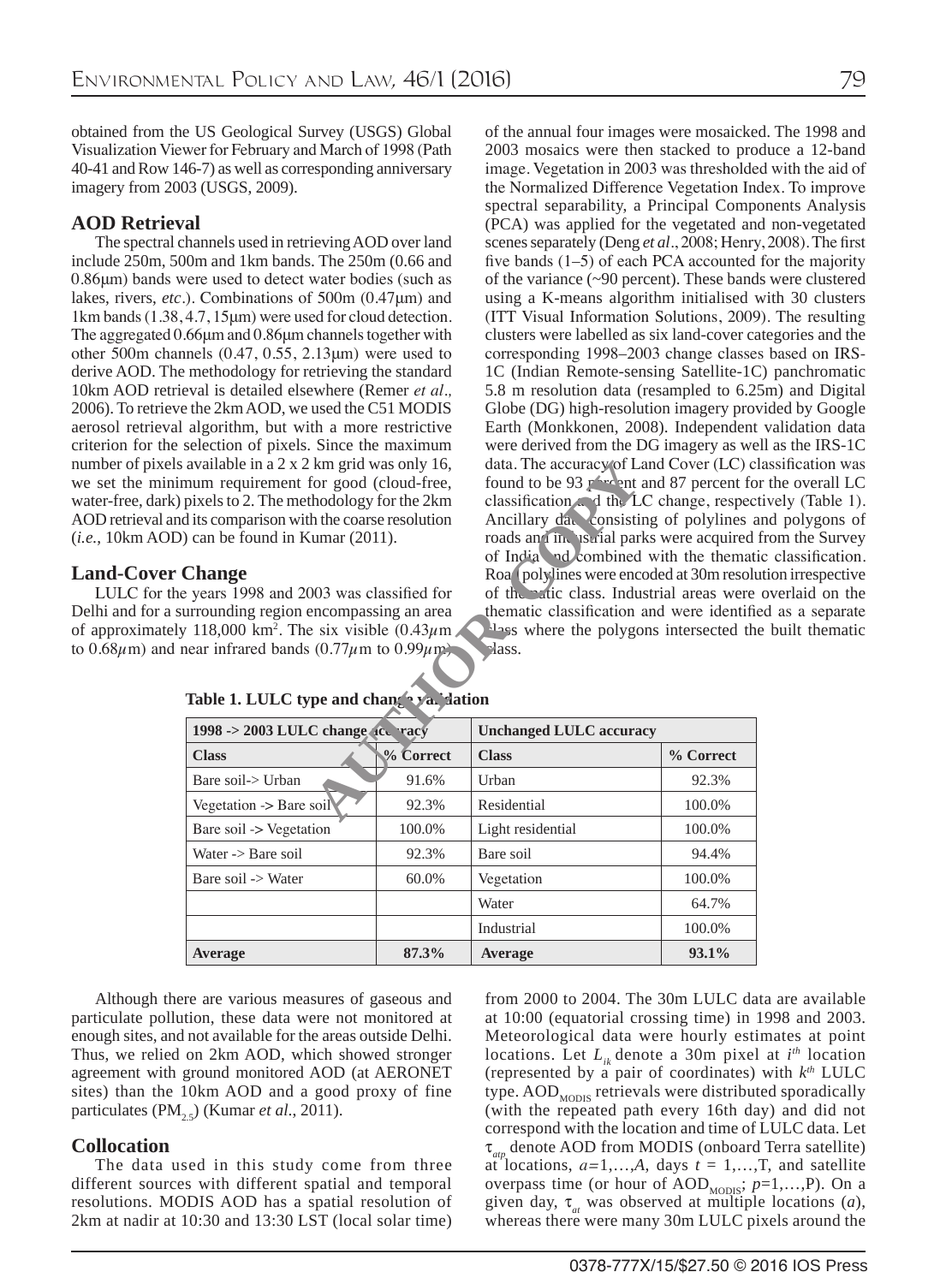*ath* site just for two days (in 1998 and 2003). The overpass (or recording) time  $(p)$  of  $\text{AOD}_{\text{MONIS}}$  did not correspond with the duration and time (*h*) of meteorological data (*Mh*) on the corresponding day.

Instead of assigning the same value of  $\tau_{at}$  to all LULC pixels, we estimated the proportion of area under  $k^{th}$  LULC type around  $a^{th}$  location (*L<sub>ak</sub>*) by dividing the number of pixels under  $k^{th}$  LULC type by the total number of pixels within a 1km radius of *ath* location. Meteorological estimates at  $a<sup>th</sup>$  location and  $p<sup>th</sup>$  overpass time  $(M_{\mu\nu})$  were derived by averaging the meteorological data at all stations within a 90-minute time interval of the  $p^{th}$  overpass time of AOD<sub>MODIS</sub> data on  $t^{th}$  day. The final disaggregated dataset consisted of 703,756 unique AOD values (from 2000–2004) collocated with percentage of area under different LULC and meteorological conditions. These data were grouped into two time periods: 2000–2001 (pre-intervention period) and 2003–2004 (post-intervention period). The year 2002 was skipped, because it was the year of transition when most air quality interventions were implemented. Yearly LULC data were further aggregated into 1km grids (~6,450 pixels) over the study area. The closest 2km AOD values were assigned to 1km grid points. Subsequently, AOD data were averaged by 1km grid cell for pre- and post-intervention periods to examine changes in the AOD.

#### **Spatial Autoregressive Models**

Conditional autoregressive modelling was employed to examine the effects of LULC types, LULC changes and environmental covariates on AOD. In the aggregated dataset, let τ<sub>*b*</sub> be the average AOD corresponding to *a*<sup>th</sup> pixel (a = 1, ..., N). Likewise, percentage  $\zeta^{\epsilon}$  area under each LULC type and meteorological conditions were averaged for  $a<sup>th</sup>$  pixel. Assuming averaling these for the entire duration accounts for the temporal noise, τ<sub>*a*</sub> can be written as a function of LULC type  $(L_a)$  and average meteorological conditions ( $M_a$ ) as

$$
\tau_a = a + \beta L'_{a} \partial + M'_{a} + u_a + \varepsilon_a \quad (1)
$$

where  $\beta$  and  $\phi$  are regression coefficients,  $u_a$  is the spatial random effect assessed using conditionally autoregressive model as suggested by Besag (1974)

$$
u_{a} | u_{j} \sim \frac{N}{\sum_{j=1}^{k} w_{aj}} \sum_{j=1}^{k} u_{j} w_{aj} , \frac{\sigma^{2}}{\sum_{j=1}^{k} w_{aj}}
$$
 (2)

where  $\rho$  is the spatial autocorrelation parameter;  $w_a = 1$ if  $j$  is a neighbour,  $= 0$  otherwise. The decision about neighbours can be guided by an empirical variogram, which graphs the average semivariance on the y-axis and distance interval on the x-axis. The sill value that levels off when the spatial autocorrelation becomes insignificant can help us choose the distance range within which spatial autocorrelation exists, referred to as the screen effect (Journel and Huijbregts, 1978; Cressie, 1993). The spatial random effect has the following joint distribution

$$
u \sim N_n(0, \sigma^2 (\boldsymbol{I} - \rho \boldsymbol{W})^{-1}) \quad (3)
$$

where  $N_n$  is the n-dimensional normal distribution, I is an  $n \times n$  identity matrix and *W* is the weight (or adjacency) matrix, which can be replaced by an inverse distance weighted m<sub>ax</sub> ix, in which  $j<sup>th</sup>$  neighbours close to  $a<sup>th</sup>$  location are given higher weight and *vice versa*.

#### Results

This research focuses on Delhi and its surrounding are. within a 0.36 degree (or  $\sim$ 32km) distance from Delhi's border. The average AOD in the study area was 0.674 ( $\pm$ 0.001 at 95 percent confidence interval) and declined with the increase in distance from the city centre (Figure 3 and Table 2). The overall AOD in the study area was 6–7 times higher than that observed in less polluted areas including the US (Kumar *et al*., 2011). For example, the average AOD monitored at 16 sparsely distributed AERONET sites in the continental US was 0.0998±0003 (NASA, 2007) as compared to 0.674 AOD value in the study area between 2000 and 2004. The areas outside Delhi experienced a 1.7 percent higher increase in AOD between 2000–2001 and 2003–2004 (Table 2). A visual inspection of Figure 4 suggests that the bordering areas (both inside and outside) of Delhi witnessed a significantly higher increase  $(0.12; p < 0.001)$  in AOD after the interventions. ear 2002 was skipped,<br>
The art and the matrix, which the two stars of the two stars of the two stars of the two stars of the two stars of the term of the stars of the art and the continuous was employed and the term of ty

> The increase in AOD (between 2000–2001 and 2003–2004) corresponded with the increase in distance from the city centre (Figure 3): the increase in AOD

| Distance to city centre (km) | 2000–2001 Mean | 2003-2004 Mean | % Change between time periods |
|------------------------------|----------------|----------------|-------------------------------|
| 10                           | 0.863          | 0.885          | 2.553                         |
| 20                           | 0.766          | 0.799          | 4.229                         |
| 30                           | 0.675          | 0.704          | 4.275                         |
| 40                           | 0.633          | 0.664          | 4.815                         |
| 50                           | 0.584          | 0.608          | 4.158                         |
| > 50                         | 0.512          | 0.545          | 6.551                         |
| <b>Total</b>                 | 0.653          | 0.682          | 4.457                         |

**Table 2. Change in AOD with respect to distance from the city centre**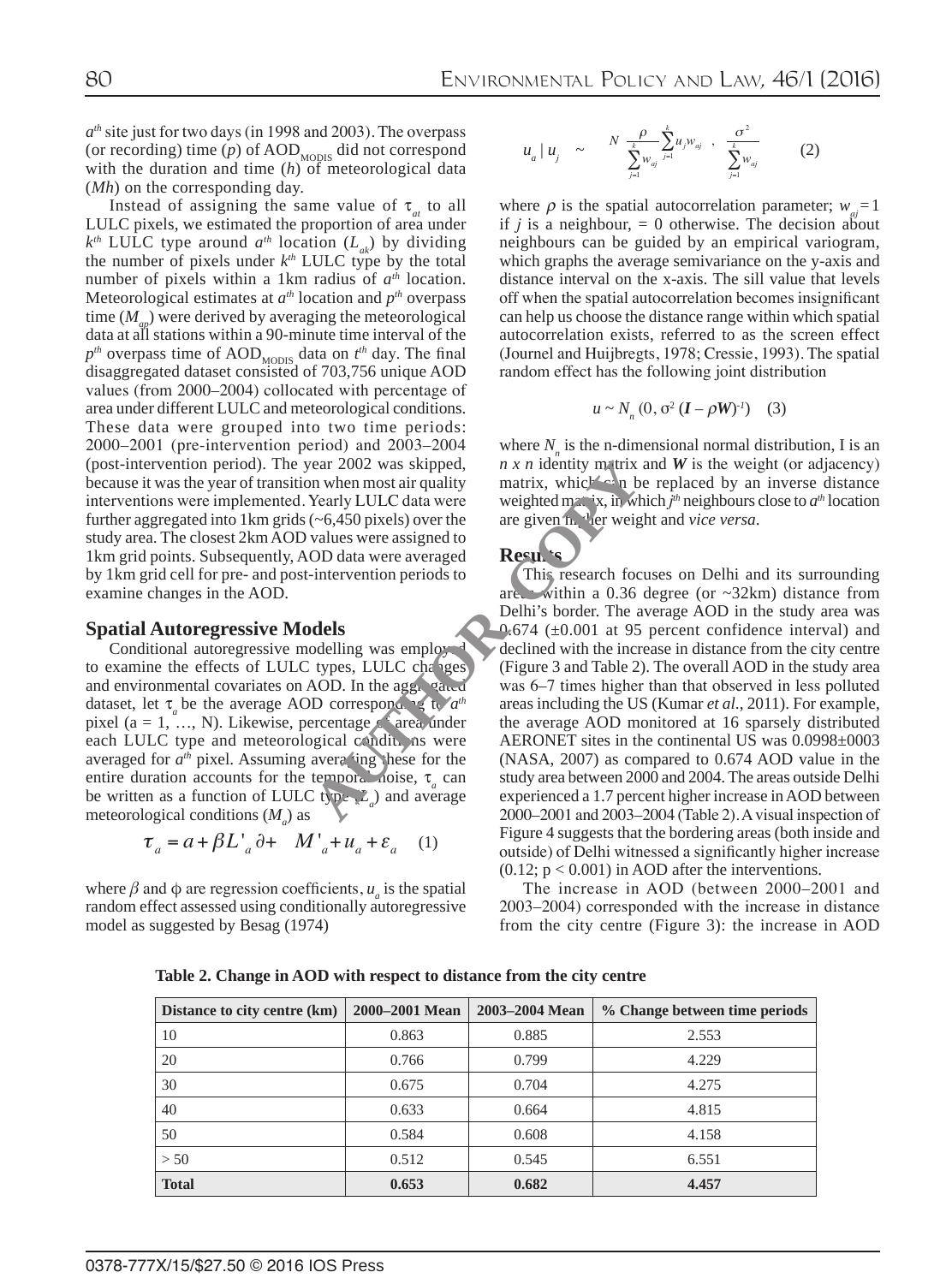



within 10km of the city centre was less than 2.5 percent, whereas the increase in AOD in areas more than 50km away from the city centre was more than 6.5 percent (Table 2). This suggests a significant increase in aerosol loading from anthropogenic sources in the peripheral areas after the interventions, because natural sources of aerosols (such as water vapour and sea salt during the monsoon period and dust storms from the Thar Desert during the pre-monsoon periods) are unlikely to change during the same time period.

Of the total geographic area under investigation,  $n_1$ 7.3 percent of the area underwent changes betwee.  $19, 8$ and 2003 (Table 2). The LULC changes were  $g_1$  uped into four categories: 1) bare ground to built-up,  $2$ ) veget tion to bare ground, 3) bare ground to vegetation,  $\mathcal{A}$  4) net loss of vegetation canopy cover. Both LULC types and AOD show spatial heterogeneity before and after  $\mu$ . interventions (Figures 4, 5, 6 and 7). In the south-eastern (near Noida) and south-western (near Gurgaon) bordering areas of Delhi, AOD was relatively high  $(> 1)$ . The northern and northwestern parts of Delhi were largely vegetated (primarily





under crops during the spring season) as these areas of the city have remained rural and rely on agriculture. From the visual description, spatial patterns emerged in the rate of change in both LULC and AOD: 1) Central parts of the city showed a decline in AOD, and 2) the bordering areas of

**Figure 5. AOD concentration, 2003–2004**



**Figure 6. Land-use and land-cover types, 1998**



**Figure 4. AOD concentration, 2000–2001 Figure 7. Land-use and land-cover types, 2003**

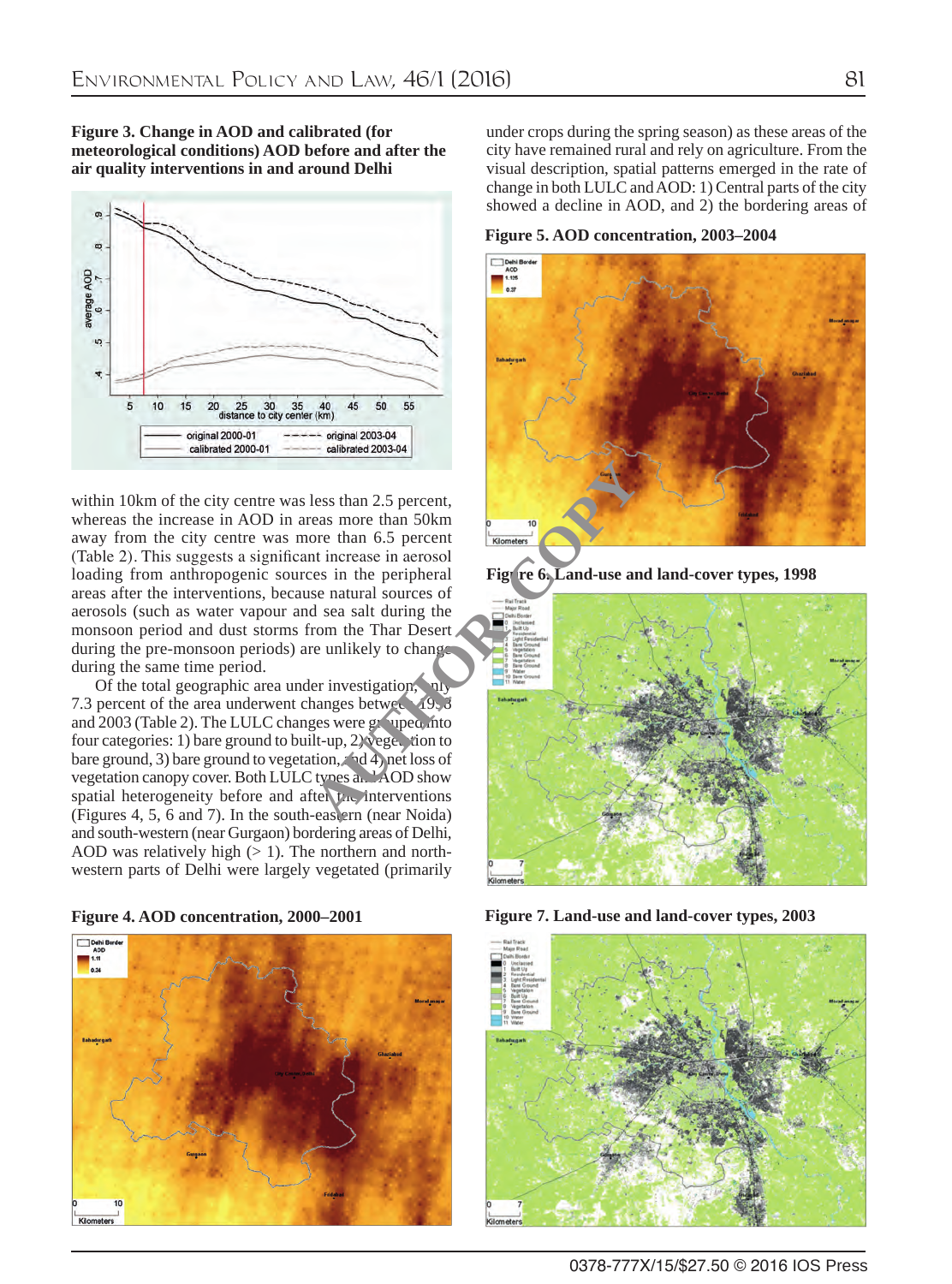|                                                                              | <b>Delhi</b>       | <b>Outside Delhi</b> | <b>Both</b>        |
|------------------------------------------------------------------------------|--------------------|----------------------|--------------------|
| Aerosol optical depth (AOD), 2000-2001                                       | $0.753+0.004$      | $0.630 \pm 0.002$    | $0.653+0.002$      |
| Aerosol optical depth (AOD), 2003-2004                                       | $0.790 \pm 0.004$  | $0.672 \pm 0.002$    | $0.695 \pm 0.002$  |
| % Change in AOD between time periods                                         | 5.021221           | 6.789855             | 6.334561           |
| Dew point (degree C)                                                         | 14.593±0.007       | 13.912±0.033         | $14.057 \pm 0.030$ |
| Unchanged LULC Type (% area under)                                           |                    |                      |                    |
| Industrial clusters                                                          | $0.366 \pm 0.001$  | $0.095 \pm 0.005$    | $0.153 \pm 0.006$  |
| Major roads                                                                  | $0.577 \pm 0.002$  | $0.069 \pm 0.004$    | $0.178 \pm 0.008$  |
| Minor roads                                                                  | $1.543 \pm 0.004$  | $0.511 \pm 0.016$    | $0.731 \pm 0.019$  |
| Bare ground                                                                  | $15.252 \pm 0.045$ | 12.468±0.238         | 13.062±0.212       |
| Vegetation                                                                   | $45.469 \pm 0.090$ | 72.758±0.365         | 66.936±0.440       |
| Water                                                                        | $1.028 \pm 0.003$  | $0.508 \pm 0.011$    | $0.619 \pm 0.013$  |
| Residential                                                                  | $12.877 \pm 0.039$ | $2.356 \pm 0.096$    | $4.601 \pm 0.154$  |
| Light residential                                                            | $7.930 - 11$       | $2.704 \pm 0.057$    | $3.820 \pm 0.073$  |
| Built-up                                                                     | $7.4\pm 0.028$     | $1.205 \pm 0.042$    | $2.558 \pm 0.093$  |
| <b>Total - Unchanged LULC type</b>                                           | 92.596             | 92.676               | 92.659             |
| LULC change from 1998-2003                                                   |                    |                      |                    |
| Changed from bare ground to built-up                                         | $0.990 \pm 0.003$  | $0.597 \pm 0.012$    | $0.681 \pm 0.012$  |
| Changed from vegetation to bare ground                                       | $4.885 \pm 0.006$  | $4.769 \pm 0.042$    | $4.794 \pm 0.036$  |
| Changed from bare ground to vegetation                                       | $1.214 \pm 0.003$  | $1.740 \pm 0.014$    | $1.627 \pm 0.013$  |
| Changed from water to bare ground                                            | $0.176 \pm 0.001$  | $0.102 \pm 0.003$    | $0.118 \pm 0.003$  |
| Net loss of vegetation canopy cover                                          | $3.674 \pm 0.005$  | $3.107 \pm 0.004$    | $3.214 \pm 0.004$  |
| Changed from bare ground to water                                            | $0.139 \pm 0.000$  | $0.116 \pm 0.003$    | $0.121 \pm 0.002$  |
| Total - LULC change from 1998-2003                                           | 7.404              | 7.324                | 7.341              |
| <b>GRAND TOTAL</b>                                                           | 100                | 100                  | <b>100</b>         |
| $^{\circ}$ 01, **p<0.05<br>Standard errors in the second row, *** $\uparrow$ |                    |                      |                    |

**Table 3. AOD, LULC types, and changes in and around Delhi MSA – Summary Statistics**

Delhi showed a significant increase in AOD. Areas around Delhi and Gurgaon (border) showed an increase in builtup area and greater than 0.1 increase in AOD (*i.e.*, about 14.9 percent of the average AOD value in the entire study area) after the interventions. The rate of increase in the built-up area and loss of vegetation canopy cover (between 1998 and 2003) was highest at around 17km (*i.e.*, average distance from Delhi's border to the city centre) (Figure 8). The central district of Delhi experienced a 25 percent decline in population between 2001 and 2011 in contrast with a 73 percent increase, during the same period, in the population in Gurgaon – southwest of Delhi's border. A visual inspection of Figure 4 further suggests that the areas with a significant increase in AOD, especially the southwestern parts (inside and outside Delhi), closely correspond with a significant increase in built-up areas.

Change in AOD was examined with respect to LULC types and changes using a spatial autoregressive model: Tables 4, 5 and 6. Three important findings emerged from this analysis. Firstly, among the four categories of LULC changes, conversion of bare ground to built-up area was the only significant predictor of increase in AOD in a univariate **Figure 8. Change in bare ground to built-up area and vegetated to bare area from 1998 and 2003 in and around Delhi**



model (Table 4). In the multivariate model, which included control for meteorological conditions, all four categories of LULC changes emerged as significant predictors of change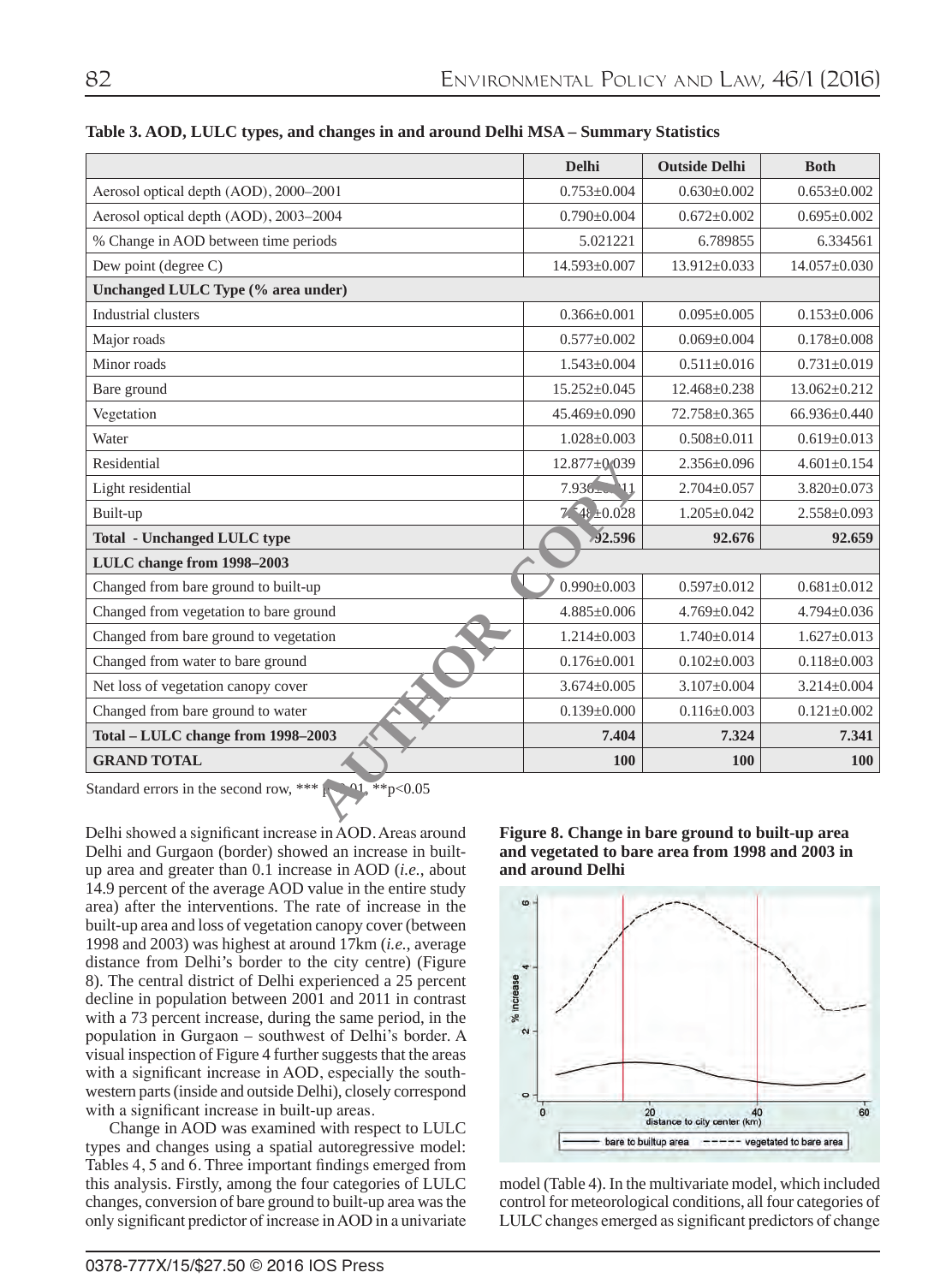|                         | Only LULC change and AOD             |                                        |                                        |                           | LULC change and other variables      |                                        |                                        |                           |
|-------------------------|--------------------------------------|----------------------------------------|----------------------------------------|---------------------------|--------------------------------------|----------------------------------------|----------------------------------------|---------------------------|
| <b>Variables</b>        | <b>Bare</b><br>ground to<br>built-up | <b>Vegetation</b><br>to bare<br>ground | <b>Bare</b><br>ground to<br>vegetation | Net loss in<br>vegetation | <b>Bare</b><br>ground to<br>built-up | <b>Vegetation</b><br>to bare<br>ground | <b>Bare</b><br>ground to<br>vegetation | Net loss in<br>vegetation |
|                         | $0.0263**$                           | 0.0439                                 | 0.0015                                 | $-0.0003$                 | $0.0293**$                           | $0.0019**$                             | $-0.006**$                             | $0.00316**$               |
| Change in LULC          | 0.0018                               | 0.0038                                 | 0.0020                                 | 0.0007                    | 0.0039                               | 0.0007                                 | 0.0021                                 | 0.0007                    |
| Change in dew point     |                                      |                                        |                                        |                           | $0.0217**$                           | $0.0226**$                             | $0.0227**$                             | $0.0226**$                |
| $(^{\circ}C)$           |                                      |                                        |                                        |                           | $0.0006**$                           | 0.0006                                 | 0.0006                                 | 0.0006                    |
| Distance to border      |                                      |                                        |                                        |                           | 0.0950                               | $0.0822**$                             | $0.0841**$                             | $0.0671**$                |
| (km)                    |                                      |                                        |                                        |                           | 0.0148                               | 0.0168                                 | 0.0163                                 | 0.0017                    |
| Distance to city centre |                                      |                                        |                                        |                           | $-0.0525$                            | $-0.0927$                              | $-0.088$                               | $-0.069**$                |
| (degree)                |                                      |                                        |                                        |                           | 0.0131                               | 0.0151                                 | 0.0150                                 | 0.0168                    |
|                         | $0.025**$                            | $0.0439**$                             | $0.0406**$                             | $0.0441**$                | $0.0283**$                           | $0.053**$                              | $0.0718**$                             | $0.0468*$                 |
| Intercept               | 0.0022                               | 0.0038                                 | 0.0035                                 | 0.002                     | 0.0039                               | 0.006                                  | 0.0034                                 | 0.0058                    |
| Auto-regressive term    | $.148**$                             | 0.03                                   | 0.031                                  | 0.031                     | 278                                  | $0.239**$                              | $.2438**$                              | $0.247**$                 |
| <b>AIC</b>              | $-12784$                             | $-12649$                               | $-12650$                               | $-12649$                  | 4000                                 | $-13824$                               | $-13828$                               | $-13833$                  |

**Table 4. Change in AOD with respect to change in LULC**

in AOD. Increase in built-up area and loss of vegetation canopy cover were positively associated with the increase in AOD and *vice versa* (Table 4). In contrast, the areas with an increase in vegetation canopy cover recorded a significant decline in AOD.

Secondly, the spatial distribution of AOD showed a significant association with LULC types and changes. In the full multivariate model, LULC types and  $c_n$  ages, meteorological conditions and other ancillary variables together explained  $~490$  percent of the total patial variability in AOD (Table 6, following this article).

Thirdly, distance from Delhi's border (for *areas* outside Delhi) and the distance from the city centre were positively associated with the rate of increase in AOD after the interventions (Table 2, and Figures 3 and 8). This clearly suggests an intensifying burden of air pollution with the increase in distance from the city centre, especially to the east, south and south-west.

### **Discussion**

This paper provides insights into how environmental interventions have resulted in LULC changes and air pollution (re)distribution. It is evident that the increase in AOD inside the city was significantly lower than that outside the city while the central parts of the city witnessed a decline in AOD after the interventions. The main benefits of these interventions were restricted to the central parts of the city, and these interventions were also effective in containing further deterioration in air quality inside Delhi (Kumar and Foster, 2007; Kumar and Foster, 2009). However, the areas outside the city, which were not subject to these interventions, experienced a disproportionately higher increase in AOD. The rate of increase in AOD after the interventions went up with the increase in distance from the city centre: with every 2.5km, the increase in the rate of AOD between 2000–2001 and 2003–2004 was 0.13

perc<sup>o</sup>nt ( $p > 0.0001$ ). This suggests intensifying emission sources with distance from the city centre. Changes in AOD in the study area between 2000–2001 and 2003–2004 corresponded with the change in population between 2001 and 2011. The central part of the city showed a decline while peripheral parts showed an increase in both AOD and population concentration. After the interventions, spatial distribution of AOD and change in AOD closely corresponded with the spatial distribution of LULC types and change in LULC types. This helps us understand two important processes that are at work in the study area. First, small changes in LULC result in substantial changes in AOD; for example, the total increase in built-up areas, largely concentrated in the southern parts of the study area, was 0.68 percent, and the increase in AOD in these areas was more than 0.1 (~14.9 percent of the average AOD value). Second, LULC changes that can be associated with the changes in emission sources are important agents of change in AOD. The interventions were effective in the central parts of the city as expected. However, areas outside Delhi not subject to these interventions experienced deteriorating air quality. As the literature suggests, emission sources have increased disproportionately in these areas due to the influx of polluting industries and vehicles, and urban intensification after the interventions that took place in Delhi (TERI, 2001; Kumar and Foster, 2009). This, in turn, can explain an increase in AOD. Since Delhi seems to have attained its limit for (further) functional and economic growth, newer growth and investment is being directed to areas outside Delhi. Population growth in Delhi between 2001 and 2011 was 21 percent as compared to more than 30 percent (and 73 percent in Gurgaon) increase in population in the bordering districts for the same duration (Census of India). These numbers indeed confirm that most functional growth is taking place in the bordering districts outside Delhi. 0.0038 0.0035 0.002 0.0035<br>
0.03 0.031 0.031 3.78<br>
-12649 -12650 -12649 4000<br>
nd loss of vegetation<br>
nd loss of vegetation<br>
nd contrast, the areas source with distance is<br>
for contrast, the areas AOD in the study area by<br>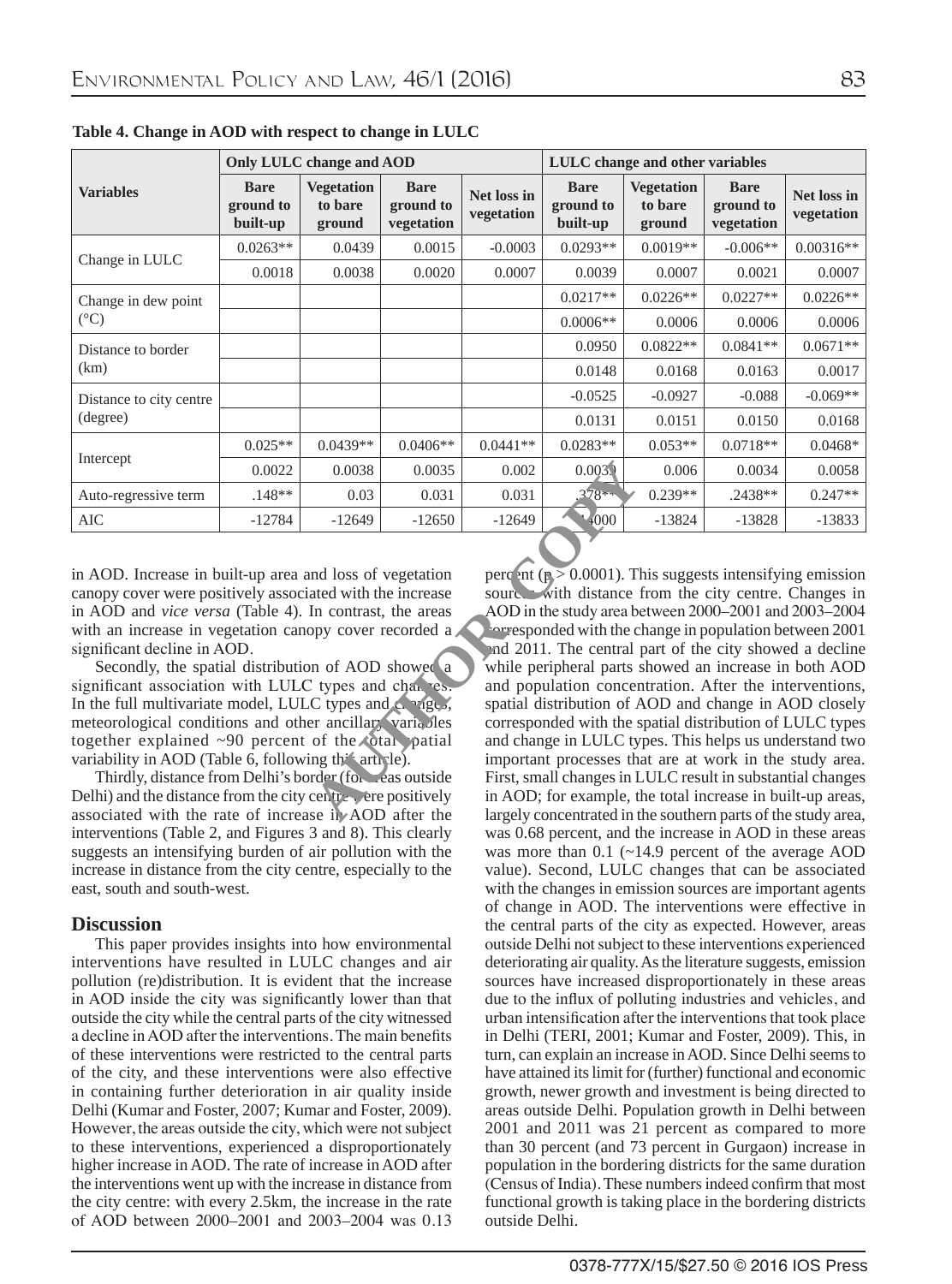| <b>LULC</b> Type                                                                                                                                                                                                                                                                                                                                                                                                                                                                                                                                                                                                                                                                                                                                  | <b>Factor 1</b><br><b>Urbanness</b> | <b>Factor 2</b><br><b>Bare</b><br>ground | Factor 3<br>Water | <b>Factor 4</b><br><b>Deforested</b> | Factor 5<br>Suburban | <b>Uniqueness</b> |
|---------------------------------------------------------------------------------------------------------------------------------------------------------------------------------------------------------------------------------------------------------------------------------------------------------------------------------------------------------------------------------------------------------------------------------------------------------------------------------------------------------------------------------------------------------------------------------------------------------------------------------------------------------------------------------------------------------------------------------------------------|-------------------------------------|------------------------------------------|-------------------|--------------------------------------|----------------------|-------------------|
| LULC type that did not change from 1998 to 2003                                                                                                                                                                                                                                                                                                                                                                                                                                                                                                                                                                                                                                                                                                   |                                     |                                          |                   |                                      |                      |                   |
| Industrial                                                                                                                                                                                                                                                                                                                                                                                                                                                                                                                                                                                                                                                                                                                                        | 0.9197                              | 0.0463                                   | 0.0817            | 0.1736                               | $-0.0386$            | 0.1137            |
| Major roads                                                                                                                                                                                                                                                                                                                                                                                                                                                                                                                                                                                                                                                                                                                                       | 0.9509                              | 0.1921                                   | 0.114             | $-0.1251$                            | 0.0093               | 0.0302            |
| Minor roads                                                                                                                                                                                                                                                                                                                                                                                                                                                                                                                                                                                                                                                                                                                                       | 0.9316                              | 0.1555                                   | 0.0183            | 0.2632                               | 0.0612               | 0.0346            |
| Bare ground/surface                                                                                                                                                                                                                                                                                                                                                                                                                                                                                                                                                                                                                                                                                                                               | 0.019                               | 0.9641                                   | $-0.1103$         | 0.0288                               | $-0.0792$            | 0.0508            |
| Vegetation                                                                                                                                                                                                                                                                                                                                                                                                                                                                                                                                                                                                                                                                                                                                        | $-0.754$                            | $-0.6066$                                | $-0.0747$         | $-0.1109$                            | $-0.1403$            | 0.0258            |
| Water                                                                                                                                                                                                                                                                                                                                                                                                                                                                                                                                                                                                                                                                                                                                             | 0.8419                              | $-0.2279$                                | 0.3055            | 0.1762                               | $-0.0287$            | 0.114             |
| Densely residential                                                                                                                                                                                                                                                                                                                                                                                                                                                                                                                                                                                                                                                                                                                               | 0.9528                              | 0.1157                                   | 0.184             | 0.0074                               | 0.1531               | 0.0214            |
| Light residential                                                                                                                                                                                                                                                                                                                                                                                                                                                                                                                                                                                                                                                                                                                                 | 0.7329                              | 0.3532                                   | 0.1004            | 0.1351                               | 0.5525               | 0.0045            |
| Built-up area                                                                                                                                                                                                                                                                                                                                                                                                                                                                                                                                                                                                                                                                                                                                     | 0.9468                              | 0.1063                                   | 0.1516            | $-0.1531$                            | 0.0944               | 0.037             |
| Change in LULC from 1998 to 2003                                                                                                                                                                                                                                                                                                                                                                                                                                                                                                                                                                                                                                                                                                                  |                                     |                                          |                   |                                      |                      |                   |
| Bare ground to built-up area                                                                                                                                                                                                                                                                                                                                                                                                                                                                                                                                                                                                                                                                                                                      | 0.2478                              | 0.8633                                   | 0.052             | 0.1604                               | 0.2361               | 0.109             |
| Vegetation to bare ground                                                                                                                                                                                                                                                                                                                                                                                                                                                                                                                                                                                                                                                                                                                         | 0.064                               | 0.1221                                   | 0.05.9            | 0.9777                               | 0.0337               | 0.0152            |
| Bare ground to vegetation                                                                                                                                                                                                                                                                                                                                                                                                                                                                                                                                                                                                                                                                                                                         | $-0.544$                            | $-0.4275$                                | $-0.5/08$         | 0.0642                               | 0.0123               | 0.2662            |
| Water to bare ground                                                                                                                                                                                                                                                                                                                                                                                                                                                                                                                                                                                                                                                                                                                              | 0.2161                              | $-0.3083$                                | 0.7308            | 0.1338                               | 0.1672               | 0.2783            |
| Bare ground to water                                                                                                                                                                                                                                                                                                                                                                                                                                                                                                                                                                                                                                                                                                                              | 0.1704                              | 0.0785                                   | 0.7916            | 0.1042                               | $-0.0538$            | 0.3244            |
| Proportion of total variance                                                                                                                                                                                                                                                                                                                                                                                                                                                                                                                                                                                                                                                                                                                      | 0.5171                              | $0.2$ $119$                              | 0.1256            | 0.0942                               | 0.0355               | NA.               |
| Cumulative proportion of variance                                                                                                                                                                                                                                                                                                                                                                                                                                                                                                                                                                                                                                                                                                                 | 0.5171                              | 0, 19                                    | 0.8446            | 0.9388                               | 0.9742               |                   |
| The results of this paper clearly suggest red stribution of<br>Further research needs to focus on differentiating<br>air pollution. LULC types and LULC changes (a "ected by<br>between the effects of environmental interventions in Delhi<br>urbanisation, urban intensification and conomic growth),<br>and the market forces and policies of neighbouring states to<br>along with ancillary variables, explain 9c percent of the<br>evaluate the association between LULC changes and their<br>total spatial variability in AOD. However, this finding<br>effects, in turn, on AOD (or air quality) (re)distribution.<br>should be interpreted with caution, because there is no<br>The findings of this research have important implications |                                     |                                          |                   |                                      |                      |                   |

## **Table 5. Factor loading of LULC type**

The results of this paper clearly suggest redistribution of air pollution. LULC types and LULC changes (a fected by urbanisation, urban intensification and conomic growth), along with ancillary variables, explain 90 percent of the total spatial variability in AOD. However, this finding should be interpreted with caution, because there is no direct mechanism to attribute these changes in AOD to air quality interventions in Delhi in the absence of a complete inventory of individual emission sources before and after the interventions. Nonetheless, an increasing rate of change in both LULC and AOD with respect to distance to the city centre points toward urban intensification in the peripheral areas of Delhi. Gurgaon, southwest of Delhi, which experienced a 73 percent increase in population between 2001 and 2011 (Census of India), has been successful in attracting FDI during the past decade (Government of India, 2009). This satellite city is home to many call centres and manufacturing plants. While such activities can directly be linked with an increase in builtup areas due to an increase in the demand for housing and infrastructure services, it is difficult to disentangle the effects of air quality interventions implemented in Delhi from other processes that have been important agents of LULC changes (Mookherjee and Geyer, 2011). For example, market forces and the policies of neighbouring states (particularly Haryana) have played an instrumental role in creating employment opportunities and attracting FDI (Mahadevia, 2006).

Further research needs to focus on differentiating between the effects of environmental interventions in Delhi and the market forces and policies of neighbouring states to evaluate the association between LULC changes and their effects, in turn, on AOD (or air quality) (re)distribution. The findings of this research have important implications for respiratory health, and the way environmental policies are implemented. Our analysis suggests that very small changes (7.8 percent) in LULC were associated with the significant changes in AOD (4.8 percent). A recent study suggests that the respiratory health (measured by lung function) of Delhi residents showed some improvement. However, the respiratory health of non-Delhi residents has deteriorated (Brown University, 2011; Foster and Kumar, 2011). Policy makers should be called upon to monitor and respond to the unremitting increase in air pollution in areas outside Delhi. An important lesson learned from this research is that the lack of uniform policy interventions can result in disproportionate distribution of emission sources (and hence air pollution) and LULC changes.

**ACKNOWLEDGMENTS:** We gratefully acknowledge data provided by NASA, the NCDC and the USGS. Funding and support for this work were provided by NICHD/NIH (R21 HD046571- 01A1) and NIH/NIEHS (1 R21 ES014004-01A2).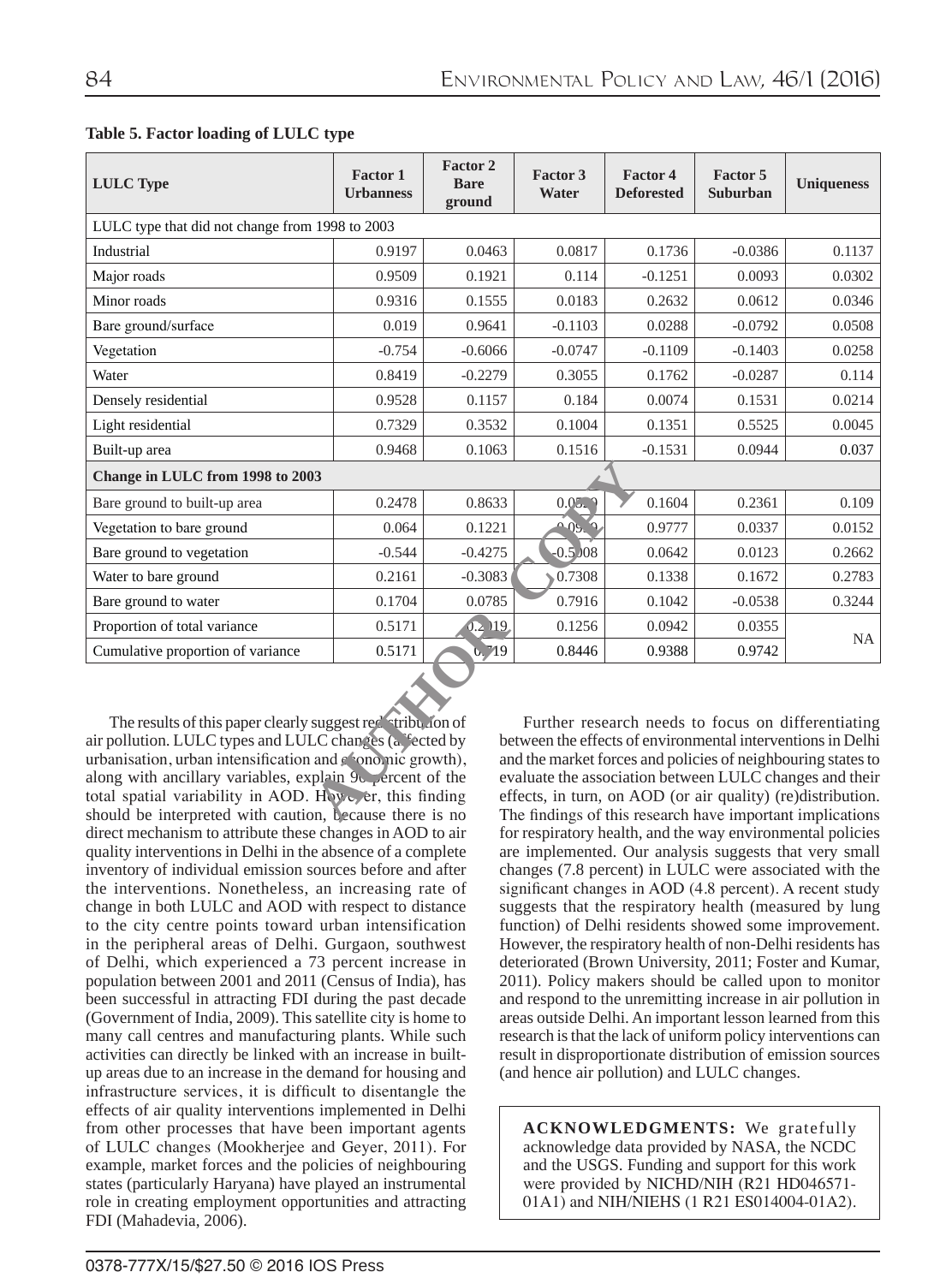| . .                            |                           |
|--------------------------------|---------------------------|
| I<br>۰.<br>×<br>٧<br>- 1<br>۰. | I<br>۰,<br>۰.<br>. .<br>v |

#### **Table 6. Combined effects of different LULC types and changes and meteorological conditions on (yearly aggregates of) AOD using ordinary least square regression and conditional autoregressive models**

| <b>Covariates</b>                                                                                                                                      | <b>OLS</b>                        | <b>CAR</b>                                                                                                                                            |
|--------------------------------------------------------------------------------------------------------------------------------------------------------|-----------------------------------|-------------------------------------------------------------------------------------------------------------------------------------------------------|
|                                                                                                                                                        | $0.0569***$                       | $0.067***$                                                                                                                                            |
| Urbanness                                                                                                                                              | $-0.0012$                         | 0.002                                                                                                                                                 |
|                                                                                                                                                        | $-0.0113***$                      | $-0.0105***$                                                                                                                                          |
| Bare ground                                                                                                                                            | $-0.00075$                        | 0.0015                                                                                                                                                |
|                                                                                                                                                        | $0.00571***$                      | $0.0146***$                                                                                                                                           |
| Water                                                                                                                                                  | $-0.00071$                        | 0.0016                                                                                                                                                |
|                                                                                                                                                        | $0.00628***$                      | $0.0171***$                                                                                                                                           |
| Deforested                                                                                                                                             | $-0.00081$                        | 0.00155                                                                                                                                               |
|                                                                                                                                                        | $0.0393***$                       | $0.0363**$                                                                                                                                            |
| Suburban                                                                                                                                               | $-0.00087$                        | 0.0016                                                                                                                                                |
|                                                                                                                                                        | $0.0468**$                        | $0.0277***$                                                                                                                                           |
| Dew point $(^{\circ}C)$                                                                                                                                | $-0.0$ $(0.01)$                   | 0.0007                                                                                                                                                |
|                                                                                                                                                        | $-0$ 0.89**                       | $-0.0025***$                                                                                                                                          |
| City context (1=Delhi, 0 otherwise)                                                                                                                    | 0.0,0.283                         | 0.0037                                                                                                                                                |
|                                                                                                                                                        |                                   | $0.904***$                                                                                                                                            |
| Autoregressive term                                                                                                                                    | <b>NA</b>                         | <b>NA</b>                                                                                                                                             |
|                                                                                                                                                        | 0.0123                            | 0.2798                                                                                                                                                |
| Constant                                                                                                                                               | $-0.0119$                         | 0.0106                                                                                                                                                |
| <b>Observations</b>                                                                                                                                    | 6450                              | 6450                                                                                                                                                  |
| R-squared                                                                                                                                              | 0.789                             | <b>NA</b>                                                                                                                                             |
| Robust standard errors in the second row of each variable                                                                                              | $**$ * p<0.01, ** p<0.05, * p<0.1 |                                                                                                                                                       |
| $NA = not applicable or could not be estimated$                                                                                                        |                                   |                                                                                                                                                       |
|                                                                                                                                                        |                                   |                                                                                                                                                       |
| <b>References</b><br>Agarwal, O.P. and Zimmerman, S.L. 2008. "Toward Sas anable Mobility in<br>Urban India". Transportation Research Record 2048; 1-7. |                                   | Gober, P., Brazel, A., Quay, R., Myint, S., Grossman-Clarke, S., Miller, A. and<br>Rossi, S. 2010. "Using Watered Landscapes to Manipulate Urban Heat |

#### **References**

- Agarwal, O.P. and Zimmerman, S.L. 2008. "Toward Sustainable Mobility in Urban India". *Transportation Research Record* 2048: 1–7.
- Bell, R.G., Mathur, K., Narain, U. and Simpson, D. 2004.<sup>"</sup> Clearing the Air: How Delhi Broke the Logjam on Air Quality Reforms". *Environment Magazine* 46(3): 22–39.
- Besag, J. 1974. "Spatial Interaction and Statistical Analysis of Lattice Systems". *Journal of the Royal Statistical Society Series B-Methodological* 36(2): 192–236.
- Boddy, J.W.D., Smalley, R.J., Goodman, P.S., Tate, J.E., Bell, M.C. and Tomlin, A.S. 2005. "The spatial variability in concentrations of a traffic-related pollutant in two street canyons in York, UK. Part II: The influence of traffic characteristics". *Atmospheric Environment* 39(17): 3163–3176.
- Brown University. 2011. "Delhi air quality regulations improve respiratory health". *ScienceDaily*, at www.sciencedaily.com/releases/2011/04/110411164005.htm.
- Census of India. 2011. "Provisional Population Totals: Paper 1 of 2011". New Delhi: Office of the Registrar General and Census Commissioner, Government of India.
- Chen, Y.Y., Jin, G.Z., Kumar, N. and Shi, G. 2012. "Gaming in Air Pollution Data? Lessons from China". *The B. E. Journal of Economic Analysis & Policy* 13(3): 1–43.
- Chen, Y.Y., Jin, G.Z., Kumar, N. and Shi, G. 2013. "The promise of Beijing: Evaluating the impact of the 2008 Olympic Games on air quality". *Journal of Environmental Economics and Management* 66(3): 424–443.
- Cressie, N. 1993. *Statistics for Spatial Data*. New York: Wiley.
- Davis, B. 2011. "Most of Beijing's Olympic Pollution Cleanup Evaporated a Year Later". *The Wall Street Journal*: *Real Time Economics*.
- Deng, J.S., Wang, K., Deng, Y.H. and Qi, G.J. 2008. "PCA-based land-use change detection and analysis using multitemporal and multisensor satellite data". *International Journal of Remote Sensing* 29(16): 4823–4838.
- Foster, A. and Kumar, N. 2011. "Health Effects of Air Quality Regulations in Delhi". *Atmospheric Environment* 45(9): 1675–1683.
- Gober, P., Brazel, A., Quay, R., Myint, S., Grossman-Clarke, S., Miller, A. and Rossi, S. 2010. "Using Watered Landscapes to Manipulate Urban Heat Island Effects: How Much Water Will It Take to Cool Phoenix?" *Journal of the American Planning Association* 76(1): 109–121.
- Government of India. 2009. "FDI in India: Statistics".
- Gupta, P. and Christopher, S.A. 2009. "Particulate matter air quality assessment using integrated surface, satellite, and meteorological products: 2. A neural network approach". *Journal of Geophysical Research: Atmospheres* Vol. 114. Online at http://agupubs.onlinelibrary.wiley.com/agu/issue/10.1002/jgrd.v114.D24.
- Harrismarch, G. 2015. "Plan to Verify Delhi Pollution Data Raises Suspicions". *The New York Times*.
- Henry, M.C. 2008. "Comparison of single- and multi-date Landsat data for mapping wildfire scars in Ocala National Forest, Florida". *Photogrammetric Engineering and Remote Sensing* 74(7): 881–891.
- ITT Visual Information Solutions. 2009. ENVI 4.5 software.
- Journel, A.G. and Huijbregts, C.J. 1978. *Mining Geostatistics*. London, New York, San Francisco: Academic Press.
- Kumar, N., Chu, A. and Foster, A. 2008. "Remote sensing of ambient particles in Delhi and its environs: estimation and validation". *International Journal of Remote Sensing* 29(12): 3383–3405.
- Kumar, N., Chu, A., Foster, D., Peters, T. and Willis, R. 2011. "Satellite Remote Sensing for Developing Time and Space Resolved Estimates of Ambient Particulate in Cleveland, OH". *Aerosol Science and Technology* 45(9): 1090–1108.
- Kumar, N. and Foster, D.A. 2007. "Have CNG regulations in Delhi done their job?" *Economic and Political Weekly* 42(51): 48–58.
- Kumar, N. and Foster, D.A. 2009. "Air Quality Interventions and Spatial Dynamics of Air Pollution in Delhi". *International Journal of Environment and Waste Management* 4(1/2): 85–111.
- Kumar, N., Liang, D., Comellas, A., Chu, A.D. and Abrams, T. 2013. "Satellitebased PM concentrations and their application to COPD in Cleveland, OH". *Journal of exposure science & environmental epidemiology* 23(6): 637–646.